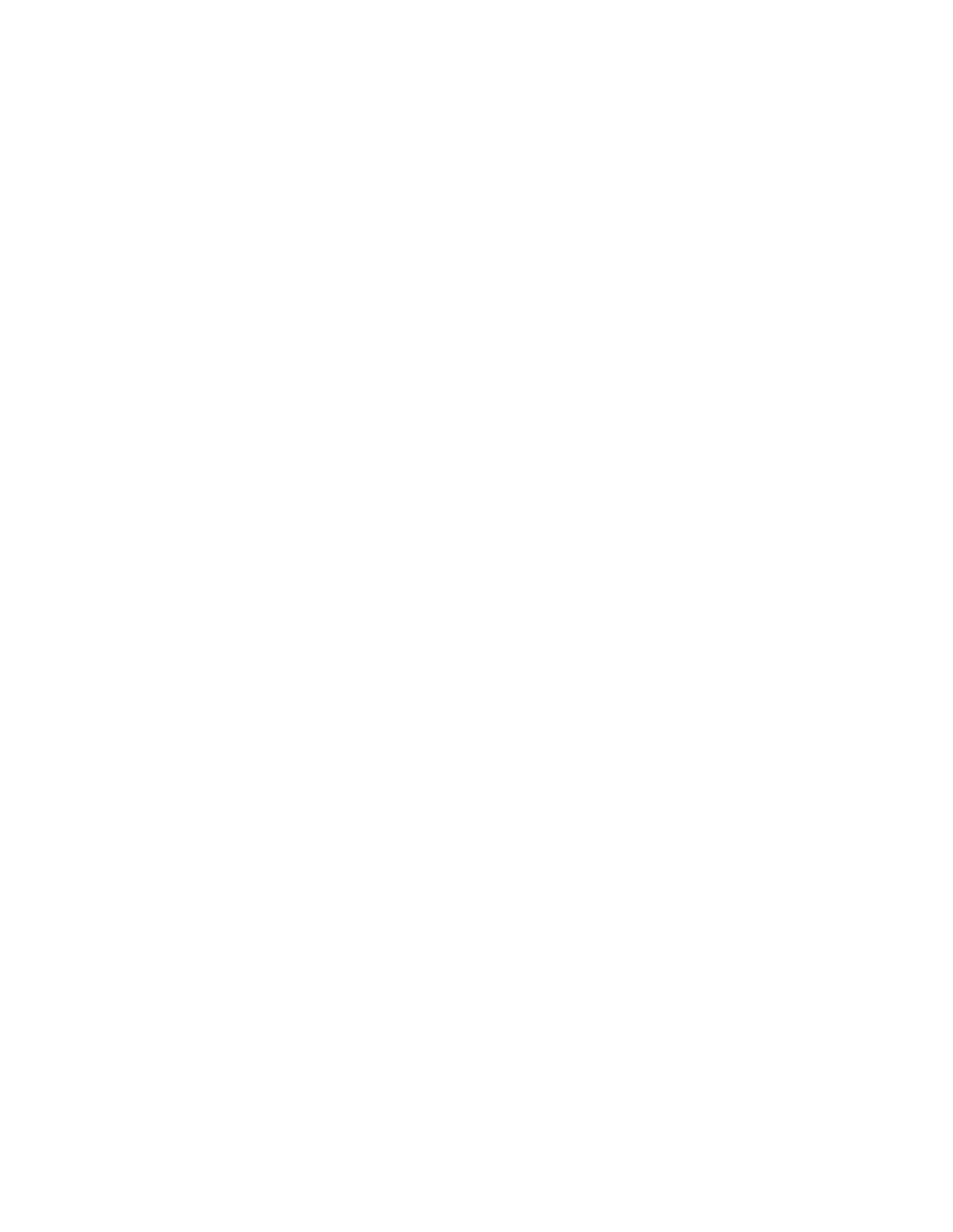AN ACT to amend and reenact §11-24-23a of the Code of West Virginia, 1931, as amended, relating to tax credits for qualified rehabilitation expenditures for certified historic structures; elimination of certain limitations on and allocations of tax credits allowed against corporation net income tax and personal income tax per year and per rehabilitation of a certified historic structure; elimination of allocation of portion of limited tax credits for certified rehabilitation projects with proposed tax credits of \$500,000; authorizing phased rehabilitations of certified historic structures; authorizing tax credit certificates for completed phases of a phased rehabilitation; providing for recapture of tax credits; removing provisions providing for guarantee of tax credits; and requiring issuance of tax credit certificates based on issuance of Phase Advisory Determination in certain circumstances.

*Be it enacted by the Legislature of West Virginia:*

### **ARTICLE 24. CORPORATION NET INCOME TAX.**

#### **§11-24-23a. Credit for qualified rehabilitated buildings investment.**

 (a) A credit against the tax imposed by the provisions of this article shall be allowed as follows:

 *Certified historic structures*. — For certified historic structures, the credit is equal to 10 percent of qualified rehabilitation expenditures as defined in §47(c)(2), Title 26 of the United States Code, as amended: *Provided*, That for qualified rehabilitation expenditures made after December 31, 2017, pursuant to an historic preservation certification application, Part 2 – Description of Rehabilitation, received by the state historic preservation office after December 31, 2017, the credit allowed by this section is equal to 25 percent of the qualified rehabilitation expenditure: *Provided, however*, That the credit authorized by this section for qualified rehabilitation expenditures made after December 31, 2017, may not be used to offset tax liabilities of the taxpayer prior to the tax year beginning on or after January 1, 2020: *Provided further*, That the taxpayer is not entitled to this credit if, when the applicant begins to claim the credit and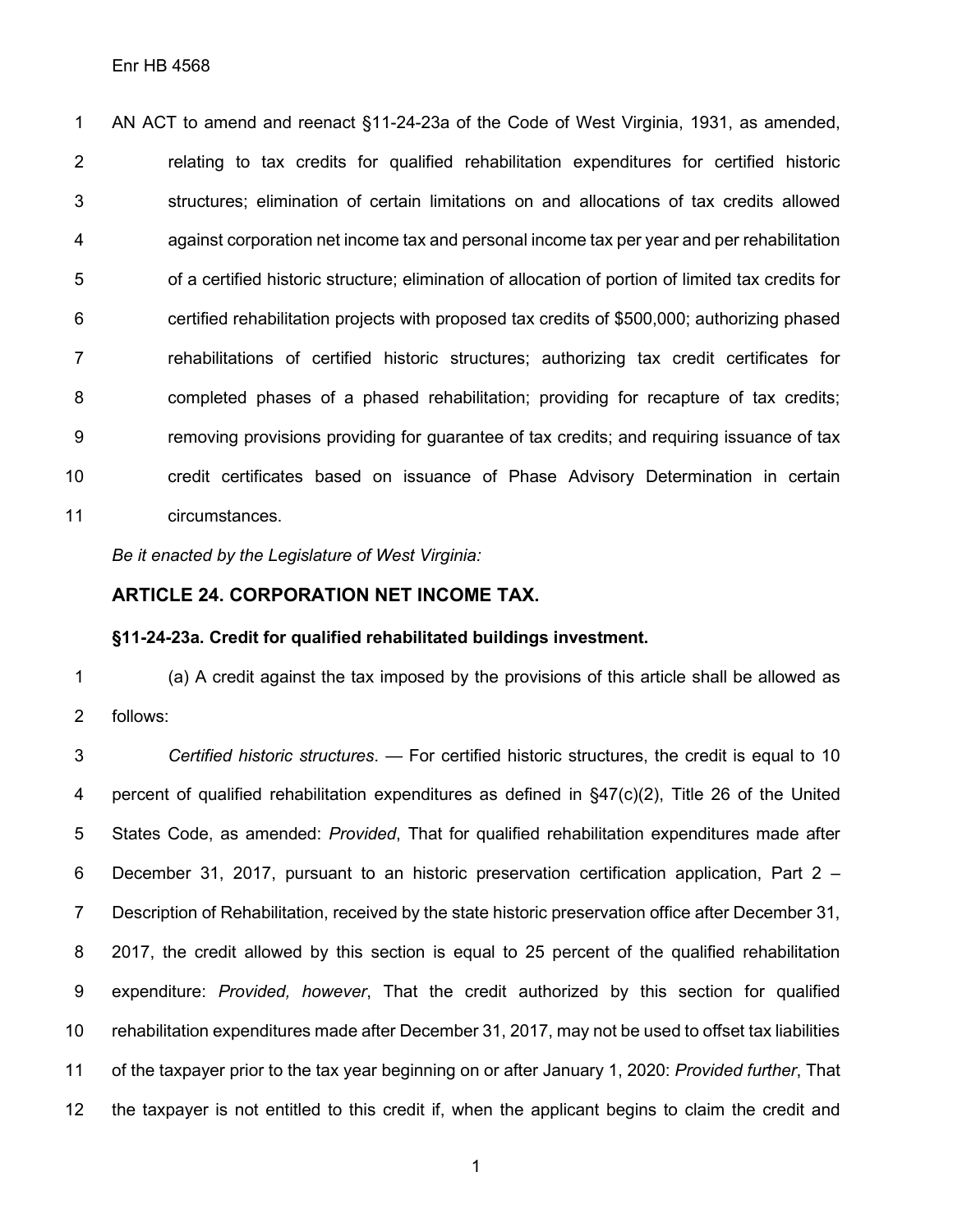#### Enr HB 4568

 throughout the time period within which the credit is claimed, the taxpayer is in arrears in the payment of any tax administered by the Tax Division or the taxpayer is delinquent in the payment of any local or municipal tax, or the taxpayer is delinquent in the payment of property taxes on the property containing the certified historic tax structure when the applicant begins to claim the credit and throughout the time period within which the credit is claimed. The Tax Commissioner shall promulgate procedural rules in accordance with §29A-3-1 *et seq.* of this code that provide what information must accompany any claim for the tax credit for the determination that the taxpayer is not in arrears in the payment of any tax administered by the Tax Division, is not delinquent in the payment of any local or municipal tax, nor is the taxpayer delinquent in the payment of property taxes on the property containing the certified historic tax structure, and such other administrative requirements as the Tax Commissioner may specify. This credit is available for both residential and nonresidential buildings located in this state that are reviewed by the West Virginia Division of Culture and History and designated by the National Park Service, United States Department of the Interior as "certified historic building", and further defined as a "qualified rehabilitated building", as defined under §47(c)(1), Title 26, of the United States Code, as amended.

 (b) *Phased rehabilitations.* — Phased rehabilitations are authorized for any rehabilitation completed after July 1, 2022. For certified rehabilitations that may reasonably be expected to be completed in phases set forth in a plan of rehabilitation submitted contemporaneously with the Description of Rehabilitation, which may be amended by the applicant, the state historic preservation officer shall permit phased rehabilitations. A rehabilitation may reasonably be expected to be completed in phases if it consists of two or more distinct stages of development. A phased rehabilitation plan shall be consistent with phasing guidance issued by the National Park Service. The state historic preservation officer may review each phase as it is presented, but a phased rehabilitation cannot be designated a certified rehabilitation until all of the phases are completed. The owner may elect to claim the credit allowable for each completed phase of a phased rehabilitation, upon receipt from the state historic preservation officer of a written tax credit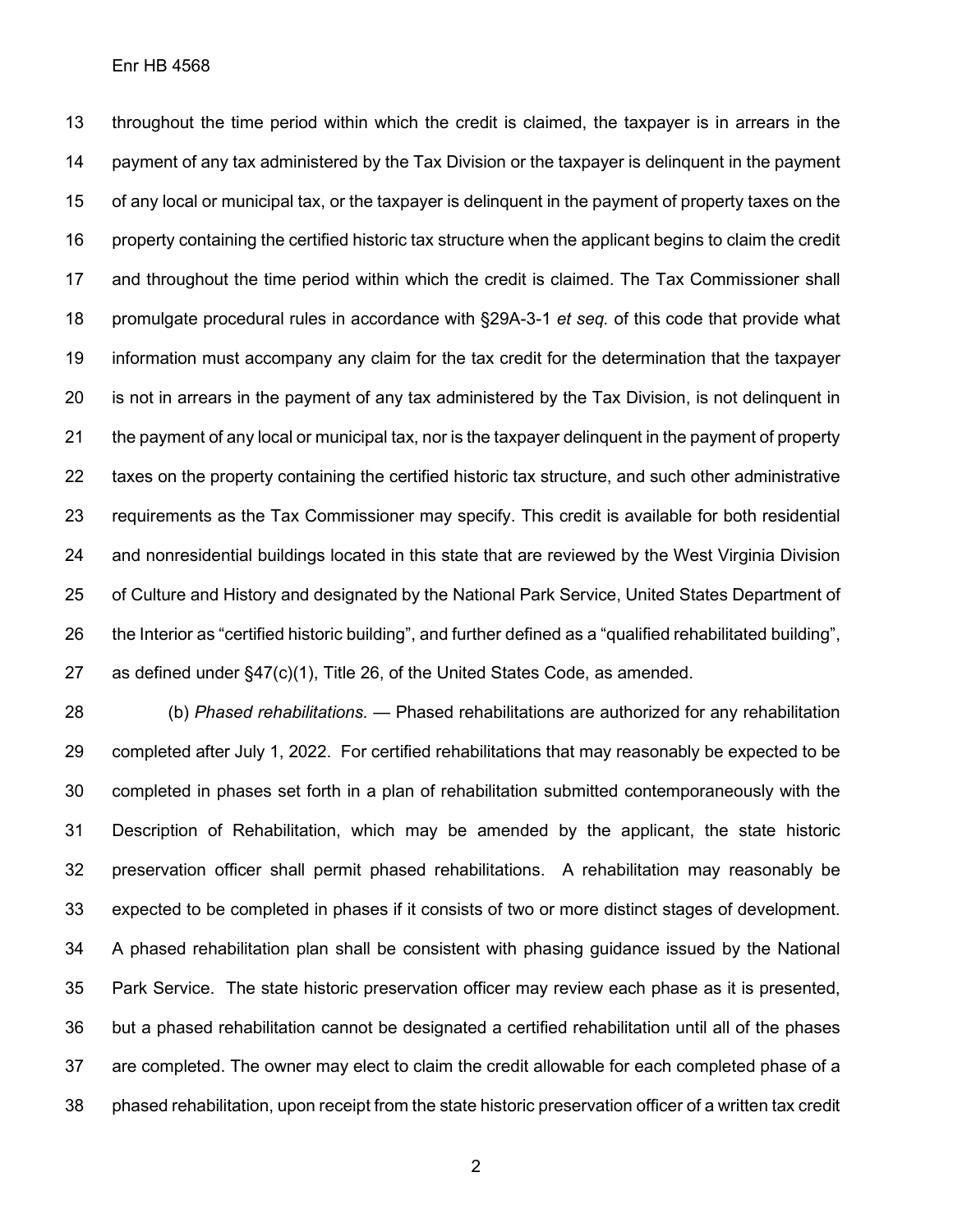Enr HB 4568

 certificate, for each phase of the phased rehabilitation. Written tax credit certificates for completed phases of a phased rehabilitation shall be issued when the substantial rehabilitation test has been satisfied with respect to the completed phase and the completed phase has been placed into service, consistent with phase advisory guidance issued by the National Park Service. Any claims of a tax credit associated with a completed phase of a phased rehabilitation are contingent upon final certification of the completed project. Tax credits claimed by a taxpayer, including, but not limited to, the applicant or a third-party transferee of the tax credit, as applicable, associated with a completed phase of a phased rehabilitation are subject to recapture by the Tax Commissioner if an applicant for tax credits fails to submit an approved historic preservation certification application, Part 3 – Request for Certification of Completed Work, for the rehabilitation within 60 months of the date of the advisory determination by the National Park Service that such phase has been completed in accordance with the Secretary of the Interior standards for rehabilitation.

 (c) *Procedure for issuance of tax credits reservations and certificates by the state historic preservation officer* —

 (1) Any claim for the tax credits authorized pursuant to this section and §11-21-8a of this code shall be accompanied by a tax credit certificate issued by the state historic preservation officer.

 (2) The historic preservation certification application, Part 2 – Description of Rehabilitation, will be reviewed by the State Historic Preservation Office for completion and submitted to the National Park Service for full review. At the time the historic preservation certification application, Part 2 – Description of Rehabilitation, is submitted to the National Park Service, the state historic preservation officer shall send a request for the fee prescribed in subsection (e) of this section to the property owner.

 (3) The state historic preservation officer shall issue tax credit certificates for rehabilitation projects that the National Park Service has determined have met the Secretary of the Interior standards for rehabilitation based on the issuance of an approved historic preservation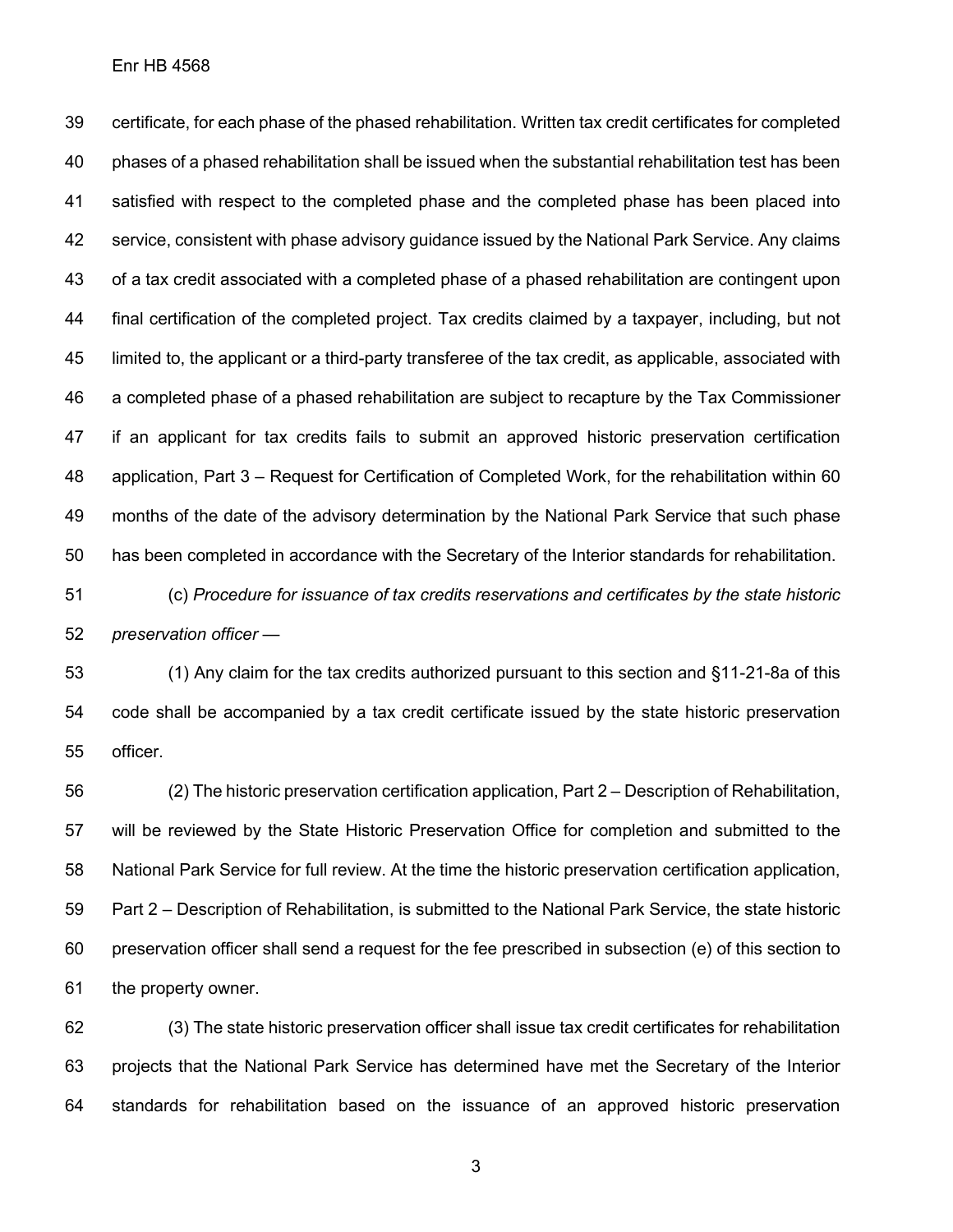certification application, Part 3 – Request for Certification of Completed Work, or a Phase Advisory Determination.

 (d) The state historic preservation officer shall prescribe and publish a form and instructions for an application for issuance of the tax credits authorized by this section and §11- 21-8a of this code.

 (e) Application fee - Each application for tax credits authorized pursuant to this section and §11-21-8a of this code shall require a fee payable to the state historic preservation officer equal to the lesser of: (1) 0.5% of the amount of the tax credits requested for in such application; and (2) \$10,000. The state historic preservation officer shall review and act on all such applications within 30 days of receipt.

 Fees collected under this subsection shall be deposited into a special revenue account which is hereby created. The fund shall be administered by the state historic preservation officer and expended for the purposes of administering the provisions of this section and §11-21-8a of this code.